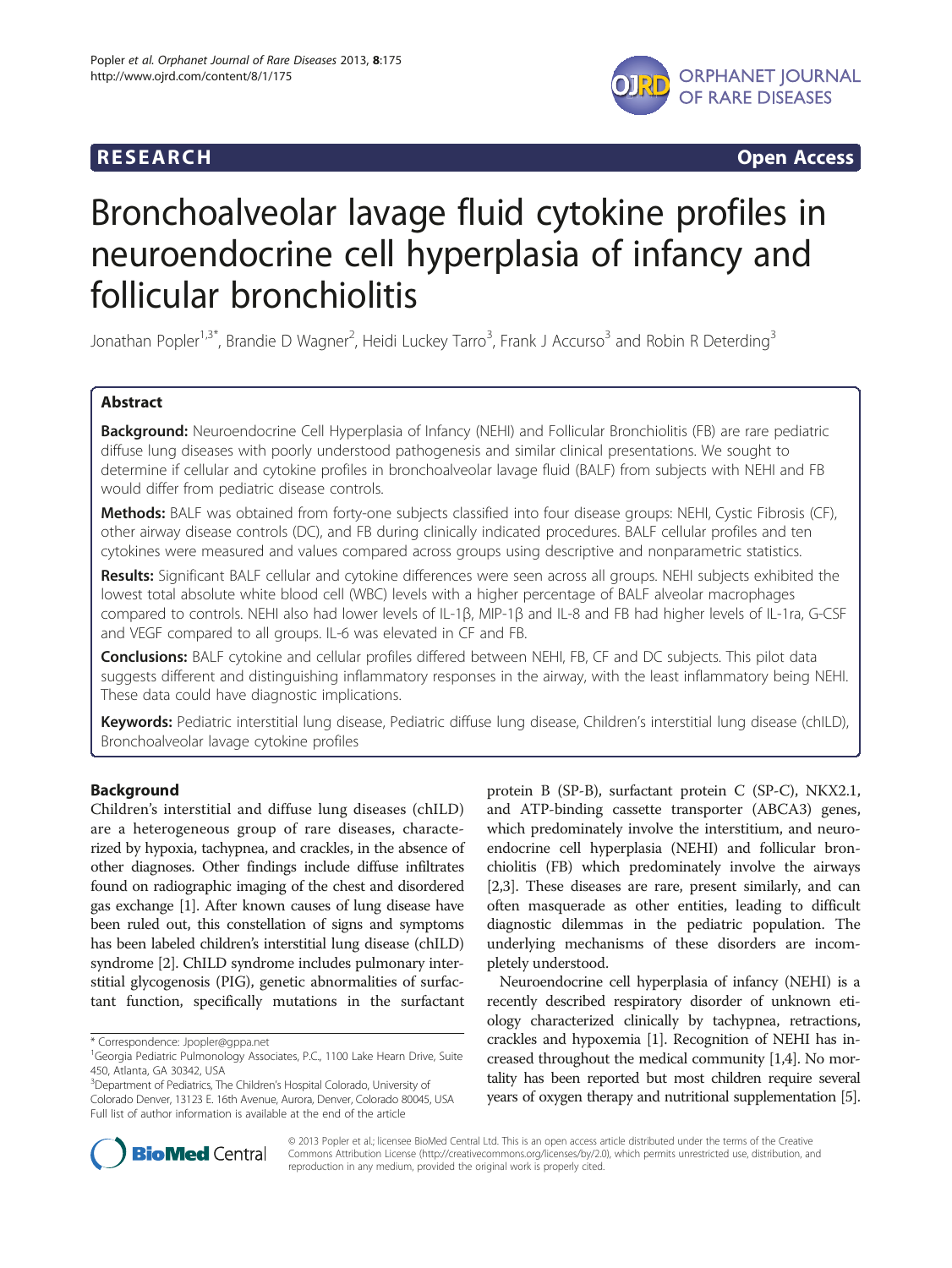Treatment with glucocorticoids has not been effective [\[4\]](#page-7-0). NEHI often presents with a characteristic appearance on high-resolution computed tomography (HRCT). The pattern consists of ground glass opacities (GGOs) most commonly occurring in the right middle lobe and lingula; additionally, mosaic air trapping is also seen [[6,7\]](#page-7-0). Infant pulmonary function testing in NEHI has shown evidence of small airway obstruction and air trapping [\[4,8,9](#page-7-0)]. The term "NEHI syndrome" is used to indicate a diagnosis of NEHI without lung biopsy, based on a consistent clinical presentation and HRCT findings [\[10,11\]](#page-7-0). The diagnostic gold standard is lung biopsy demonstrating increased numbers of bombesin–immunopositive pulmonary neuroendocrine cells (PNECs) within bronchioles and alveolar ducts without evidence of other abnormalities, and limited or absent inflammation [[2\]](#page-7-0).

Despite improved clinical characterization, the underlying etiology for NEHI is unknown and a genetic defect has not been reported. However, multiple cases of NEHI have been found within several families, suggesting the mechanism of disease may be related to a genetic etiology [\[12](#page-7-0)].

Follicular bronchiolitis (FB) is a rare chILD disorder with a paucity of pediatric literature. In a series of five FB patients, patients presented with cough, crackles and respiratory distress features that overlap with NEHI. There was little glucocorticoid responsiveness (13). Histologic findings were characterized by follicular lymphoid hyperplasia around the bronchus and between the bronchiole and pulmonary artery in all patients. These follicles have germinal centers and frequently compress the bronchial lumen. A concentric ring of lymphocytes surrounded the bronchioles [[13](#page-7-0)].

In patients with chILD syndrome, histopathologic data suggest that inflammation may be important to the underlying pathogenesis of many these disorders, except in NEHI where few signs of inflammation are seen histologically. As BALF is less invasive than lung biopsy, we elected to study cellular and cytokine profiles. Although BALF cytokine profiles have been investigated in adult interstitial lung disease (ILD), to our knowledge no similar investigation has been done within the chILD population [\[14\]](#page-7-0).

We hypothesized that BALF cellular and cytokine profiles in NEHI and FB would differ from profiles in pediatric airway disease control subjects. Furthermore we believed that that NEHI would show limited proinflammatory cytokine elevation in contrast to FB and airway disease controls based upon lung pathology that has shown limited inflammation and clinical reports of poor response to glucocorticoids.

### Methods

### Subjects

The study was designed as a single center descriptive study to measure cytokine levels in the BALF of children with NEHI and FB compared to disease controls. These were clinically indicated samples collected from 1998 to 2009. As NEHI and FB are felt to be predominately airway related diseases, we chose airway disease control subjects with cystic fibrosis (CF), bronchiectasis (noncystic fibrosis), bronchiolitis obliterans, or suspected aspiration syndromes as the comparison group.

Within the NEHI group, both patients with biopsyproven NEHI (n= 11), as well as patients with NEHI syndrome (n=11) were combined. NEHI syndrome subjects were those who had not undergone lung biopsy, but had symptoms consistent with NEHI, including tachypnea, crackles, and desaturation. All NEHI syndrome patients underwent HRCT with images reviewed by a radiologist experienced in recognizing NEHI and all had findings consistent with NEHI including ground glass opacities (GGO) and air trapping [\[10-12\]](#page-7-0).

Subjects with FB were diagnosed by lung tissue review by a pediatric pathologist experienced in identifying the typical appearance of FB. Disease controls were confirmed by appropriate clinical presentation and confirmatory testing. CF was diagnosed by sweat test and genotyping. The diagnosis of non-cystic fibrosis bronchiectasis and bronchiolitis obliterans were confirmed by chest CT. Subjects with suspected aspiration syndromes had confirmatory testing with swallowing evaluations with oropharyngeal motility studies.

Disease control subjects also underwent clinicallyindicated bronchoscopy and lavage. If multiple longitudinal dates for BALF sample collection were recorded from a subject, the first BALF sample with an acceptable volume percentage was used. Published values for cell counts and cytology differentials in the BALF of healthy, non-wheezing children were also used as normal control reference ranges [[15,16\]](#page-7-0).

The study was approved by the University of Colorado Denver Institutional Review Board. Informed consent was obtained from all subjects. If the patient was a minor, informed consent was obtained from the subject's legal guardian. In subjects aged 12 to 17 years, informed assent was obtained.

#### Technique for obtaining BALF

BALF was obtained in the following manner. After induction of general anesthesia, a flexible bronchoscope was passed into the airway via an endotracheal tube or laryngeal mask airway. Lidocaine was placed at both the vocal cords and carina. The area of lavage varied, and was selected by the pulmonologist performing the procedure. In general, lavage was performed in areas where mucus had collected, in areas where infiltrate was seen on chest x-ray or chest computed tomography scan (CT scan) or from the right middle lobe. Typically three lavages were performed using sterile nonbacteriostatic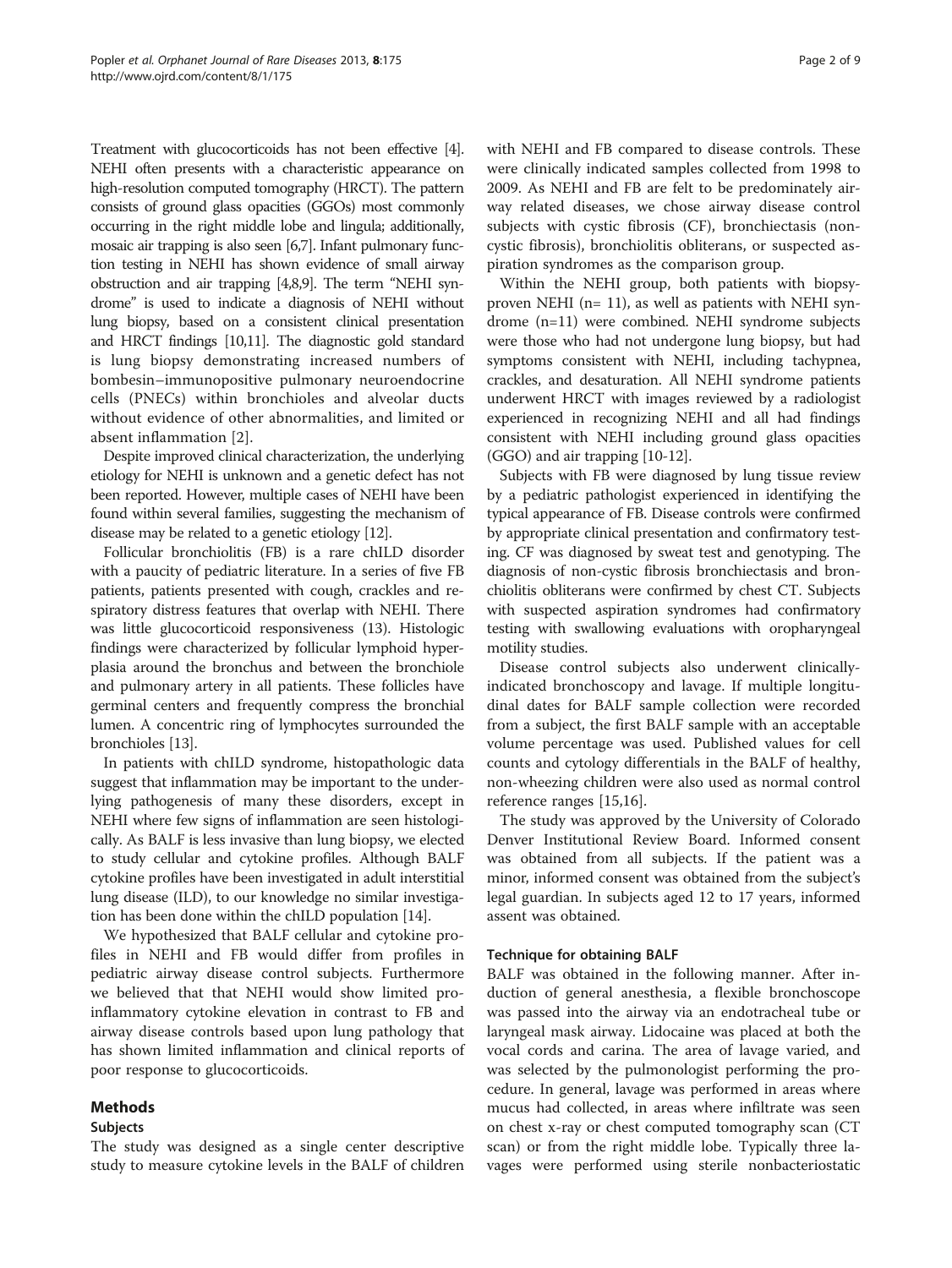saline at room temperature and pooled. Each lavage aliquot consisted of 1 milliliter per kilogram of body weight, with a maximum of 30 milliliters of normal saline per lavage. After BALF collection, any excess fluid not required for clinical laboratory testing was processed for research.

Collected BALF was processed in a standard manner. It was initially centrifuged for 10 minutes at 1200 revolutions per minute (rpms) and 4 degrees Celsius. The pellet was saved, and the supernatant was spun again for 20 minutes at 4700 rpms and 4 degrees Celsius. The second pellet was saved. This supernatant was split in half, with half stored 0.5 mL aliquots at −70 degrees Celsius. The other half of the supernatant was treated with the protease inhibitors Phenylmethylsulfonyl Fluoride (PMSF), and Ethylenediaminetetra acetic acid (EDTA) to inhibit protease activity. The samples are frozen at −70°C for further study.

#### Bronchoalveolar lavage cell counts and differentials

Collected BALF was centrifuged to separate fluid from cells. The cell pellet was resuspended and cell counts and differentials were determined. Results were expressed as viable cells/mL of lavage fluid.

### Microbiology

Bacterial culture and viral culture, Direct Fluorescent-Antibody (DFA; until 2007) and polymerase chain reaction (PCR after 2007) were performed on the collected BALF. Common organisms were screened for, including Staphylococcus and Streptococcal species, Haemophilus influenzae, Moraxella catarrhalis, respiratory syncytial virus, influenza A and B, parainfluenza 1, 2, and 3, and rhinoviruses. Human metapneumovirus has been screened for since 2007.

### Normalization factors

Normalization of BALF was done as recommended by consensus guidelines to report the percentage of volume recovered compared to volume instilled. The BALF recovered was required to be at least 30% of the volume instilled [\[15-17](#page-7-0)].

# Cytokine analysis

Cytokine profiles were analyzed using the Fluorokine® MultiAnalyte Profiling (MAP) Cytokine Assay (R&D systems) and the Luminex® 200™ analyzer, which measures multiple analytes in a 50 microliter aliquot of processed BALF. This system is a dual laser, flow-based sorting and detection platform, which uses analyte-specific antibodies pre-coated onto color-coded microparticles to measure 1–18 possible cytokines. Microparticles are read using the Luminex 200 analyzer. One laser is microparticle-specific and determines which cytokine is being detected. The other laser determines the magnitude of the phycoerythrin-derived

signal, which is in direct proportion to the amount of analyte bound. The individual cytokines are quantified against an 8-point calibration curve run with each plate.

# Statistical analysis

Descriptive statistics were calculated using medians, ranges, and interquartile ranges (IQR) where specified, for continuous variables and percentages for categorical variables. Kruskal – Wallis nonparametric tests were used to compare cytokine values across the four disease groups. Pairwise comparisons from nonparametric tests were completed if the overall p-value comparing all 4 groups was < 0.05. Nonparametric canonical discriminant analysis (CDA) was performed to study the differences between groups with respect to all BALF variables simultaneously. CDA is a multivariate method similar to Principal Component Analysis (PCA) yet differs in that we have prior knowledge of the groups. A normal kernel density with a radius of 0.4 and the individual withingroup covariance matrices were specified for the CDA. Crossvalidation was used to estimate classification error rates. All analyses were performed using SAS version 9.3 software (SAS Institute Inc.: Cary, NC, 2011).

# Results

# Subject population

BALF samples from 41 patients with 8 different clinical diagnoses were included in this investigation. The disease groups consisted of 22 NEHI subjects, 6 FB subjects and disease controls including 7 CF disease controls, and 6 non-CF disease controls (2 Bronchiolitis Obliterans, 1 Primary Ciliary Dyskinesia, 1 recurrent aspiration, 1 non-cystic fibrosis bronchiectasis and 1 immunodeficiency). The median age for the subjects at the time of BALF collection was 1.5 years ranging between 1 month and 11 years old; the CF group had slightly older subjects. The CF and non-CF disease controls tended to be mostly males, while the NEHI and FB groups consisted of a more even gender mix. BALF volume percent returned was similar across groups. Forty-two percent of BALF samples had positive cultures. As expected the CF group had the highest percentage of positive cultures (86%) followed by the FB (50%) and NEHI (32%) (Table [1\)](#page-3-0).

### Cell count and differential

The absolute number of BALF WBCs in NEHI was significantly lower compared to all other groups but higher than historical normal levels reported in the literature [[13\]](#page-7-0) (Figure [1\)](#page-3-0). The percentage of BALF neutrophils in NEHI was also significantly lower compared to all other groups. Conversely, CF had the highest levels of BALF neutrophils across all groups (p-value  $<0.01$ ). The percentage of BALF alveolar macrophages in NEHI was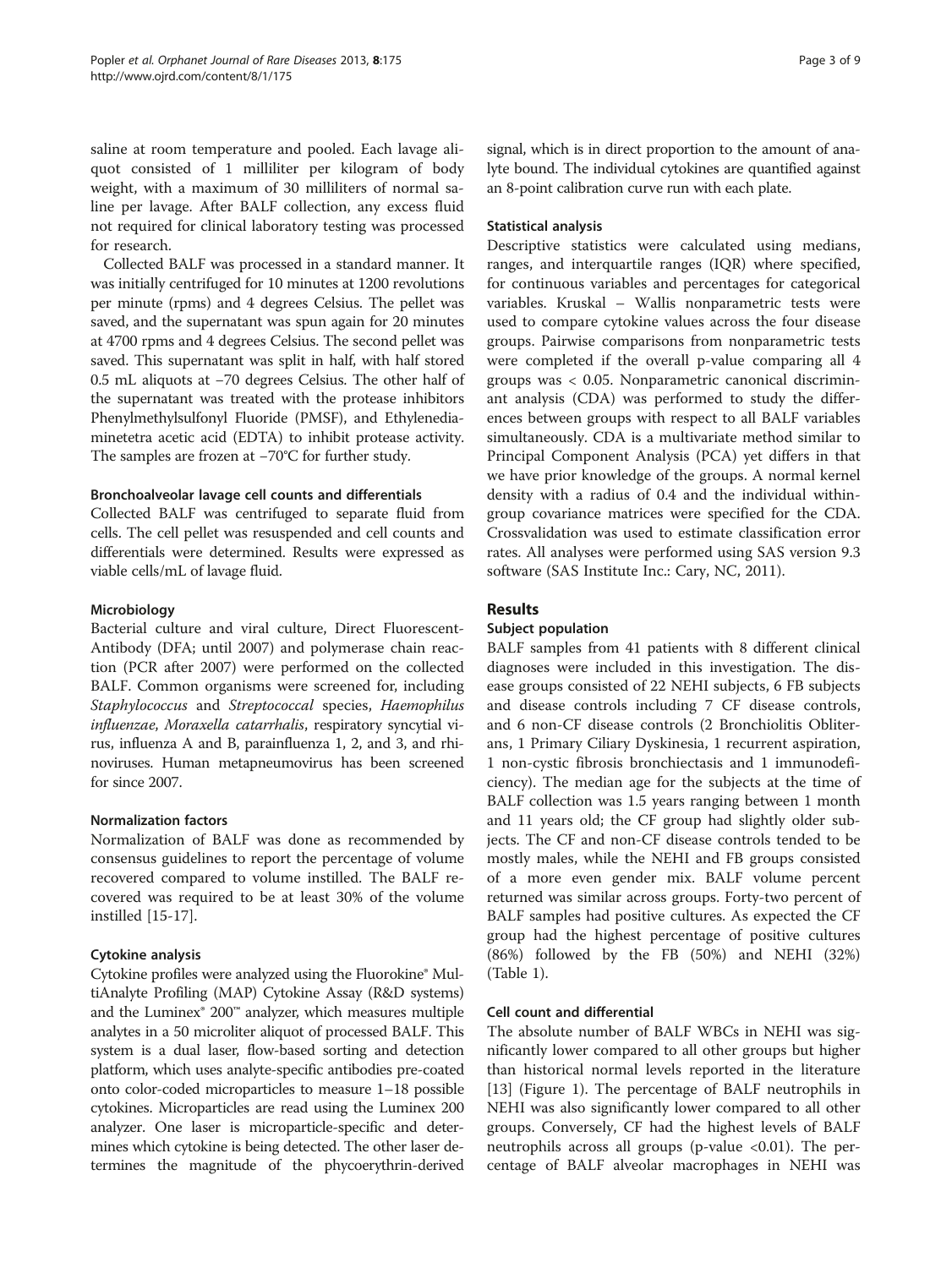<span id="page-3-0"></span>

|                                               | NEHI $(N = 22)$                            | $FB (N = 6)$                                    | $CF (N = 7)$                        | Non-CF DC $(N = 6)$                           |
|-----------------------------------------------|--------------------------------------------|-------------------------------------------------|-------------------------------------|-----------------------------------------------|
| Age at BAL in years, med<br>$(min - max)$     | $1(0.1 - 6)$                               | $4(1-11)$                                       | $2(1-6)$                            | $6(0.3 - 9)$                                  |
| Male, N (%)                                   | 13 (59%)                                   | 3(50%)                                          | 5 (71%)                             | 4 (67%)                                       |
| Volume percent returned,<br>med (min - max)   | 57% (32-78)                                | 56% (33-75)                                     | 48% (33-53)                         | 47% (33-52)                                   |
| Culture                                       |                                            |                                                 |                                     |                                               |
| Positive for Potential<br>Bacterial Pathogens | 7 (32%)                                    | 3(50%)                                          | 6 (86%)                             | 1(17%)                                        |
| Types of pathogens                            | Staphylococcus aureus (2)                  | Haemophilus influenzae (2)                      | Staphylococcus aureus (2)           | Oxidase negative non-lactose<br>fermenter (1) |
|                                               | Haemophilus influenzae (1)                 | Group $A \beta$ -hemolytic<br>streptococcus (1) | Haemophilus influenzae (2)          |                                               |
|                                               |                                            |                                                 | Moraxella catarrhalis (1)           |                                               |
|                                               | Moraxella catarrhalis (3)                  |                                                 | Stenotrophomonas<br>maltophilia (1) |                                               |
|                                               | Pseudomonas aeruginosa<br>(non mucoid) (1) |                                                 | Aspergillus Fumigatis (2)           |                                               |
|                                               |                                            |                                                 | Scedosporium                        |                                               |
|                                               |                                            |                                                 | Apiospermum (1)                     |                                               |
|                                               | Serratia marcescens (1)                    |                                                 |                                     |                                               |
| Virus                                         | CMV(1)                                     | CMV(1)                                          |                                     |                                               |
|                                               |                                            | Human Metapneumovirus (1)                       |                                     |                                               |

similar to FB but higher than CF and DC. The percentage of lymphocytes and eosinophils were not dramatically different between groups (Table [2\)](#page-4-0).

#### Cytokine analyses

The following list of cytokines were significantly different between the four disease groups; IL-1β, IL-8, MIP-1β, MCP-1 and IL-6 (Table [3](#page-4-0)). In NEHI, IL-1β, IL-8 and MIP-1β levels were considerably lower (the 75th percentile was less than the median) than in both disease controls and

FB. In FB, IL-1ra, VEGF and G-CSF levels were noticeably higher (the 25th percentile was greater than the median) than in both disease controls and NEHI (Figure [2A](#page-5-0), [2B](#page-5-0)). IL-6 was elevated in both CF and FB. VEGF, G-CSF, and GM-CSF levels between groups did not differ dramatically.

Within the NEHI group of patients, cytokine levels were investigated between biopsy proven (n =11) and NEHI syndrome (n =11) patients, culture positive/negative classification, as well as change with age. These preliminary evaluations did not yield striking differences or trends.



(A) and Neutrophil counts (B) across the 4 disease groups. The middle line corresponds to the median; the box indicates the 25th and 75th percentiles; the whiskers are drawn from the box to the most extreme point within 1.5 interquartile ranges and any value more extreme than this is marked with a point. The horizontal reference line and shaded area correspond to the median and normal range of values in healthy patients from previously published data.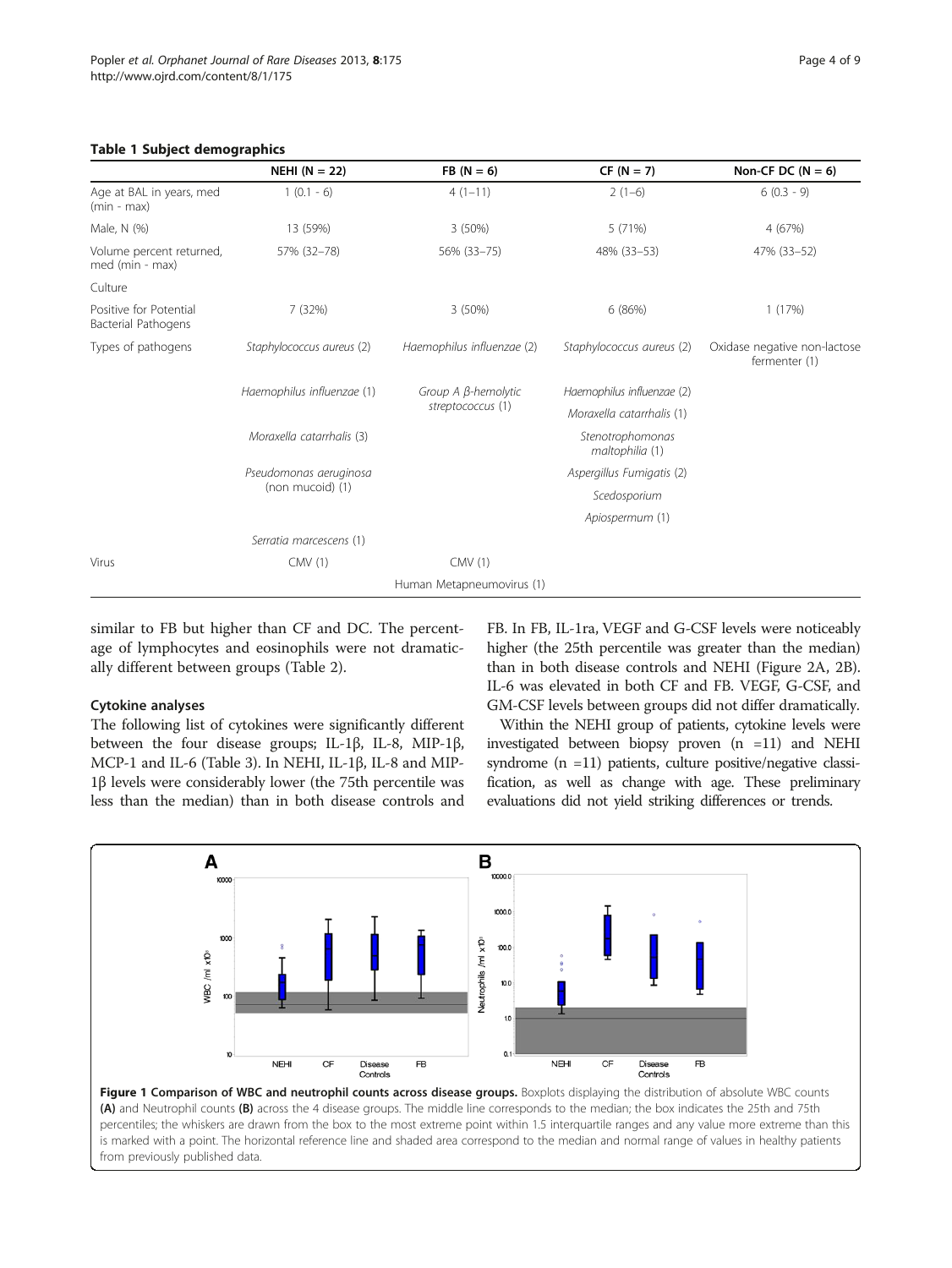| Med<br>(p25, p75)     | <b>NEHI</b><br>$(N = 22)$ | <b>FB</b><br>$(N = 6)$ | <b>CF</b><br>$(N = 7)$ | Non-CF DC<br>$(N = 6)$ | KW<br>p value |
|-----------------------|---------------------------|------------------------|------------------------|------------------------|---------------|
| <b>WBC</b>            | 173 (88, 236)             | 761 (238, 1070)        | 650 (191, 1200)        | 500 (287, 1150)        | 0.02          |
| <b>RBC</b>            | 16(2, 40)                 | 175 (61, 267)          | 33 (7, 1100)           | 150.5 (22, 326)        | 0.07          |
| Segs %                | 2.5(1, 5)                 | 10(2, 43)              | 67 (32, 79)            | 13 (3, 34)             | < 01          |
| EOS %                 | 0(0, 0)                   | 0.5(0, 1)              | 0(0, 0)                | 0(0, 1)                | 0.44          |
| Lymphocytes %         | 7(2, 10)                  | 7.5(2, 15)             | 1(0, 3)                | 9(5, 11)               | 0.07          |
| Macrophages & Monos % | 84 (76, 90)               | 77 (43, 88)            | 30(14, 61)             | 63 (55, 86)            | < 01          |
| Epithelium %          | 1.5(0, 6)                 | 0(0, 1)                | 0(0, 2)                | 3.5(0, 9)              | 0.21          |

<span id="page-4-0"></span>Table 2 BALF cell count and differential for NEHI, FB, CF and DC

CDA was used to estimate linear combinations of all CBC and cytokine measurements which best discriminated between the four disease groups. The first two components cumulatively explained 89% of the group differences. The first component corresponds to the linear combination which explains most of the variability across groups, the second component explains most of the variability that remains after the first component, and so on. The magnitude of the factor loadings (correlations with components) for each variable indicate how much weight that variable was given in the component. The first component was highly positively correlated with IL-1β, TNF-α, number of red blood cells (RBC), IL-8 and percentage of Neutrophils (Segs %) (Figure [3](#page-5-0)A). Higher values of these variables correspond to higher component values which are associated with CF (Figure [3B](#page-5-0)). Percentage of lymphocytes (Lymphs %), percentage of Monocytes and Macrophages (monos\_macs), percentage of eosinophils (EOS %), G-CSF and VEGF were highly negatively correlated with the first component and higher values for these variables were associated with FB. The second component had a strong positive correlation with IL-6, and a strong negative correlation with percentage of epithelial cells (epithelium %). This second component separated the FB and CF groups from the NEHI and DC groups, where FB and CF had higher IL-6 and NEHI and DC had a higher percentage of epithelium cells (Figure [3A](#page-5-0), [3](#page-5-0)B). All patient samples were correctly classified into their corresponding disease groups by cross-validation.

# **Discussion**

ChILD diseases are rare, frequently difficult to diagnose and create hardships for children and their families. A high index of suspicion and a complete evaluation are needed to correctly identify these diseases, as they often have similar signs and symptoms at presentation like NEHI and FB. Although no deaths have been reported from NEHI, NEHI patients may require oxygen use for years and aggressive nutritional supplementation. Glucocorticoid therapy has not been found to be effective and currently is not routinely recommended [\[4,5](#page-7-0)]. At our center, NEHI is one of the most common chILD diseases treated. Other chILD disorders can result in serious morbidity, including recurrent pulmonary

| Median<br>(IQR)     | <b>NEHI</b><br>$(N = 22)$ | <b>FB</b><br>$(N = 6)$ | CF<br>$(N = 7)$       | Non-CF DC<br>$(N = 6)$ | <b>KW</b><br>p value |  |
|---------------------|---------------------------|------------------------|-----------------------|------------------------|----------------------|--|
| $IL-1\beta^1$       | $2.1$ (0.7, 2.5)          | $7.0$ $(2.5, 10.1)$    | 27.7 (4.7, 85.9)      | 2.7(2.5, 7.2)          | < 0.01               |  |
| $IL-Ira'$           | 449.8 (306.6, 663.2)      | 1558.9 (885.9, 1843.1) | 511.8 (308.7, 1567.1) | 369.3 (278.6, 1107.4)  | 0.10                 |  |
| $IL-6$ <sup>1</sup> | 2.0(1.0, 4.7)             | $9.7$ $(3.3, 16.5)$    | 9.2(4.6, 10.6)        | 2.8(2.0, 8.4)          | 0.04                 |  |
| $IL-81$             | 35.5 (14.5, 71.7)         | 171.3 (20.4, 477.7)    | 705.2 (521.1, 1504.2) | 120.0 (42.3, 306.6)    | < 0.01               |  |
| G CSF               | 13.2 (6.1, 27.9)          | 33.5 (21.8, 48.6)      | 13.1 (7.9, 39.4)      | 8.0 (5.4, 34.5)        | 0.39                 |  |
| <b>GM CSF</b>       | 4.0(1.8, 6.0)             | 4.0(1.0, 6.0)          | 6.0(4.0, 6.0)         | 1.1(1.0, 6.0)          | 0.59                 |  |
| MCP $11$            | 27.6 (19.6, 49.6)         | 56.1 (51.9, 113.2)     | 138.2 (43.9, 335.8)   | 21.1 (11.6, 84.8)      | 0.01                 |  |
| MIP $1\beta^1$      | 7.7(4.4, 20.0)            | 22.8 (15.4, 55.3)      | 83.3 (36.0, 100.2)    | 31.9 (20.0, 140.3)     | < 0.01               |  |
| TNF $\alpha$        | 0.8(0.6, 2.0)             | 1.7(1.0, 2.0)          | 2.0(2.0, 4.1)         | 1.4(0.6, 2.7)          | 0.06                 |  |
| <b>VEGF</b>         | 182.1 (89.3, 317.5)       | 270.5 (254.7, 486.6)   | 149.2 (64.2, 206.4)   | 79.6 (42.3, 159.4)     | 0.30                 |  |

<sup>1</sup>Significant difference ( $p < 0.05$ ) observed between NEHI and FB.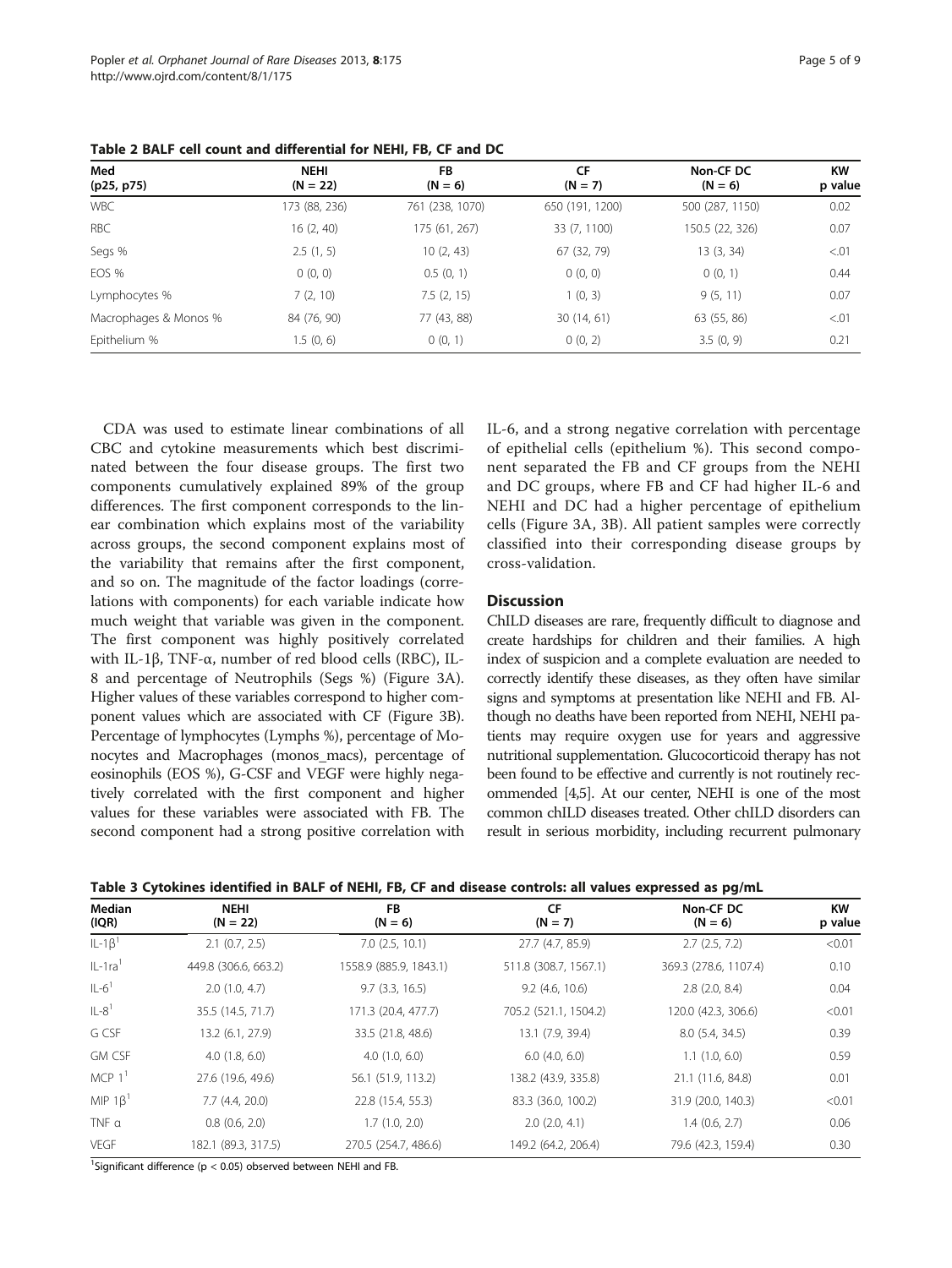

<span id="page-5-0"></span>

exacerbations, respiratory failure with prolonged mechanical ventilation, lung transplantation, pulmonary hypertension, and/or prolonged oxygen requirements. Patients in this more severe group are routinely treated aggressively with glucocorticoids and other immunosuppressive agents in addition to supportive care [\[5,18](#page-7-0)]. Thus, a correct diagnosis

is critical to optimize and direct the treatment plan and provide guidance for the family. New approaches to improve diagnostic strategies are needed. Though preliminary in nature, our pilot data suggests biomarkers may be identified in BALF and helpful in distinguishing NEHI and FB from other airway diseases.



Figure 3 Results from canonical discriminant analysis. Canonical Discriminant Analysis is a multivariate method similar to Principal Component Analysis (PCA) yet differs in that we have prior knowledge of the groups. A) displays the correlation between each BALF measurement and the first two components which cumulatively explain 89% of the group differences. This displays the weights attributed to each BALF variable which are used to calculate the scores for each sample. B) A plot of the first two component score values for each individual identified by disease group. The first two components result in good separation between disease groups, the CF and FB groups are distinguished from the NEHI and disease controls which look similar.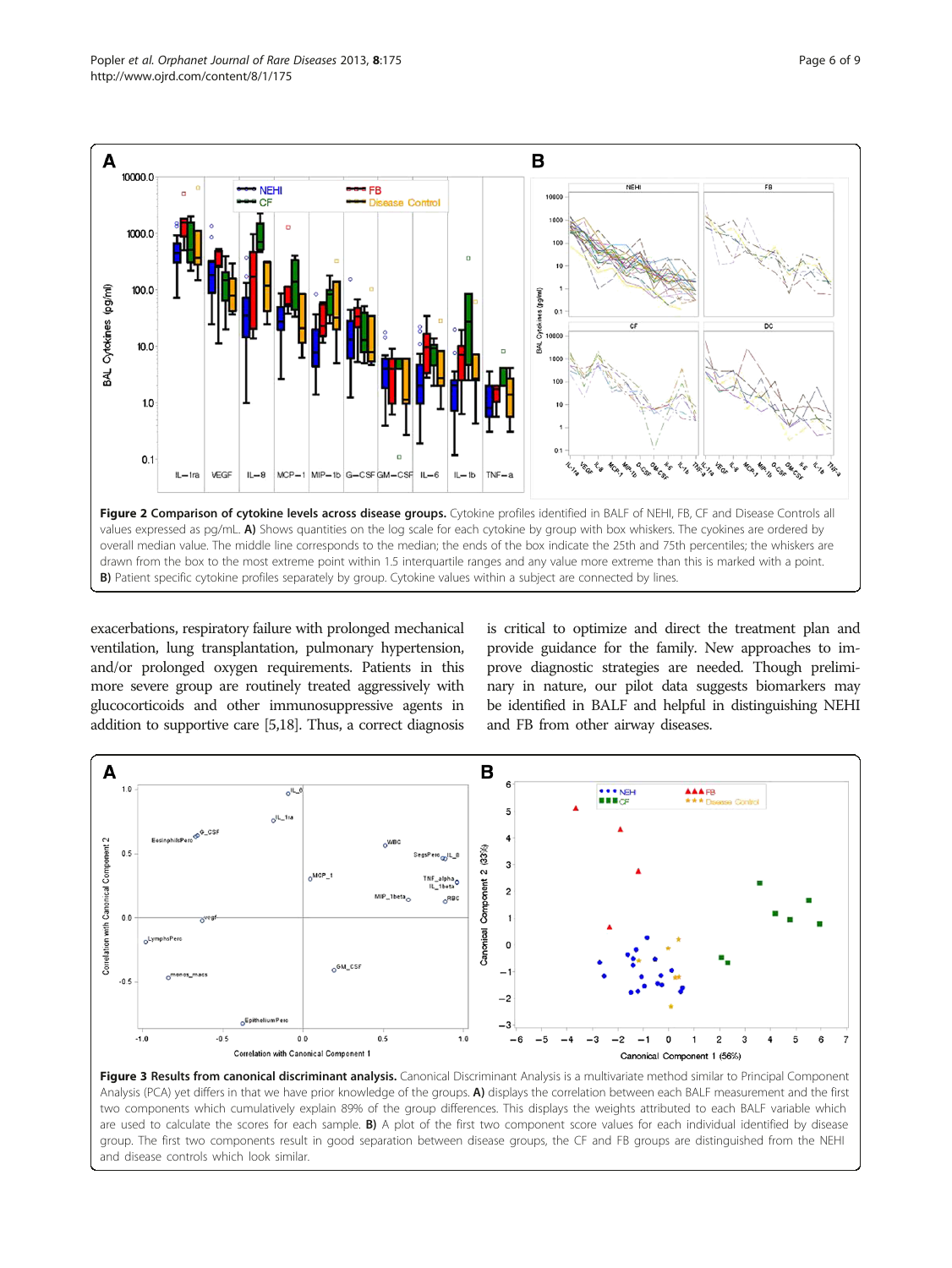A specific chILD diagnosis commonly requires lung biopsy in patients with chronic or severe symptoms, although the invasiveness of the procedure, physical discomfort, surgical risks and need for hospitalization after the procedure has increased interest in less invasive diagnostic modalities. Recently, patients with NEHI syndrome have been diagnosed using clinical findings, CT scan, infant pulmonary functions and negative findings on bronchoscopy in some centers [\[19\]](#page-7-0). However, despite gains in recognizing the classic clinical phenotype of NEHI, some children present with atypical clinical phenotypes that may require lung biopsy. There is also little understanding of the underlying disease mechanism and limited therapeutic options to address years of morbidity for children and their families with NEHI. Our data suggest that the BALF in NEHI is significantly less inflammatory and distinctly different than other types of chILD diseases that predominately involve the airways. These results would be consistent with NEHI lung biopsy findings that show a paucity of inflammation, in contrast to FB and other airways diseases, and could reinforce the clinical practice of limiting daily glucocorticoid and other immunomodulatory treatments in NEHI.

BALF samples from disease groups all contained potential bacterial pathogens with the CF group containing the highest percent. Though NEHI had positive bacterial cultures, the cell counts in the BALF did not appear inflammatory in nature. Furthermore one NEHI patient without evidence of BALF inflammation had Pseudomonas aeruginosa (non mucoid) and Serratia marcescens cultured from the BALF. It may be that unlike CF patients who had evidence of significant neutrophilia on BALF, NEHI patients did not activate a response in the lower airways with these bacteria or the majority of these bacteria were from the upper airways.

Pulmonary neuroendocrine cells (PNECs) are innervated cells located in the airways that are postulated to have roles in lung development, oxygen sensation, dyspnea, in-flammation, bronchoconstriction and vasodilatation [[20](#page-7-0)]. They may increase in in other conditions besides NEHI, including Bronchopulmonary dysplasia, Cystic Fibrosis, Sudden Infant Death and Asthma [\[2,9\]](#page-7-0). They are also known to produce chemically active amines and peptides such as serotonin (5-HT), Bombesin/Gastrin releasing peptide (GRP), calcitonin gene-related peptide (CGRP), Substance P (SP) and neuronal markers including neuron specific enolase (NSE) [\[21\]](#page-7-0). Thus, we strongly hypothesize that biomarker signals other than pro-inflammatory cytokines and chemokines may be distinguishing and provide more insight into the pathogenesis of NEHI. These studies are clearly warranted using more advanced discovery genomic and proteomic approaches with expanded panels of proteins to investigate BALF and serum. Though our current study lacked the ability to measure these bioactive

PNEC substances, our data suggest that these substances are not activating a pro-inflammatory cytokine response in NEHI. Elucidating disease mechanisms involved in NEHI may also be important to further our understanding in other diseases associated with PNEC abnormalities.

Within the adult interstitial lung disease (ILD) literature, several groups have detailed different BALF cellular profiles showing increased lymphocytosis in Non- specific Interstitial Pneumonitis (NSIP) and Cryptogenic Organizing Pneumonia (COP) compared to Usual Interstitial Pneumonia (UIP); in contrast, neutrophils were elevated in UIP in comparison to NSIP and COP [\[14,22](#page-7-0)]. Cytokine and chemokine profiles have also been reported in BALF of adult ILD patients to include elevations of IL-ra, VEGF, IL-8, ENA-78 levels compared to controls. A group of eight proteins has recently been propose as disease progression serum markers in Idiopathic Pulmonary Fibrosis (IPF): KL-6, surfactant protein A, and MMP-7, CCL-18, S100A12, IL-8, ICAM-1 and VCAM-1 [\[14,18,22](#page-7-0)-[25\]](#page-8-0). Unfortunately, studies of BALF and serum biomarkers in children with chILD lag behind. No BALF cytokine data exists in the chILD literature, although Fan and colleagues recently published their use of serum KL-6 in differentiating NEHI from patients with surfactant dysfunction mutations [[26\]](#page-8-0). Unfortunately, the KL-6 assay is not commercially available in the United States. Our results add to the literature as the first to examine BALF cytokines and chemokines in chILD.

The finding of increased inflammatory cytokines in FB, specifically IL-6, MCP-1, and IL-1ra may highlight the role of these cytokines in the formation of the germinal centers near the airway that characterize FB. Lymphocytic disorders of the lung, such as FB, have been proposed to have an immune or autoimmune etiology, though cases in children are frequently idiopathic at the time of presentation [[13](#page-7-0)]. The association of IL-6 with autoimmune disease like rheumatoid arthritis and transplantation rejection may lend credence to this as a potential disease pathway in FB [[27](#page-8-0)]. Furthermore, distinguishing FB from NEHI is also clinically relevant as some in the chILD community speculate that NEHI and FB may be from the same spectrum of disease and clinically patients can look very similar. Finally, IL-6 may be a potential therapeutic target as humanized anti–IL-6 receptor antibody, tocilizumab, has been used to target the IL-6 pathway in rheumatoid arthritis, Castleman disease, and systemic lupus erythematosus [[27](#page-8-0)]. Further studies are indicated of the IL-6 pathway and chILD, especially those with a potential autoimmune etiology.

The BALF results in our CF group were consistent with previous publications showing elevations in WBCs, predominately neutrophils, and increased levels of tumor necrosis factor (TNF)- α, interleukin (IL)-1β, IL-6, IL-8,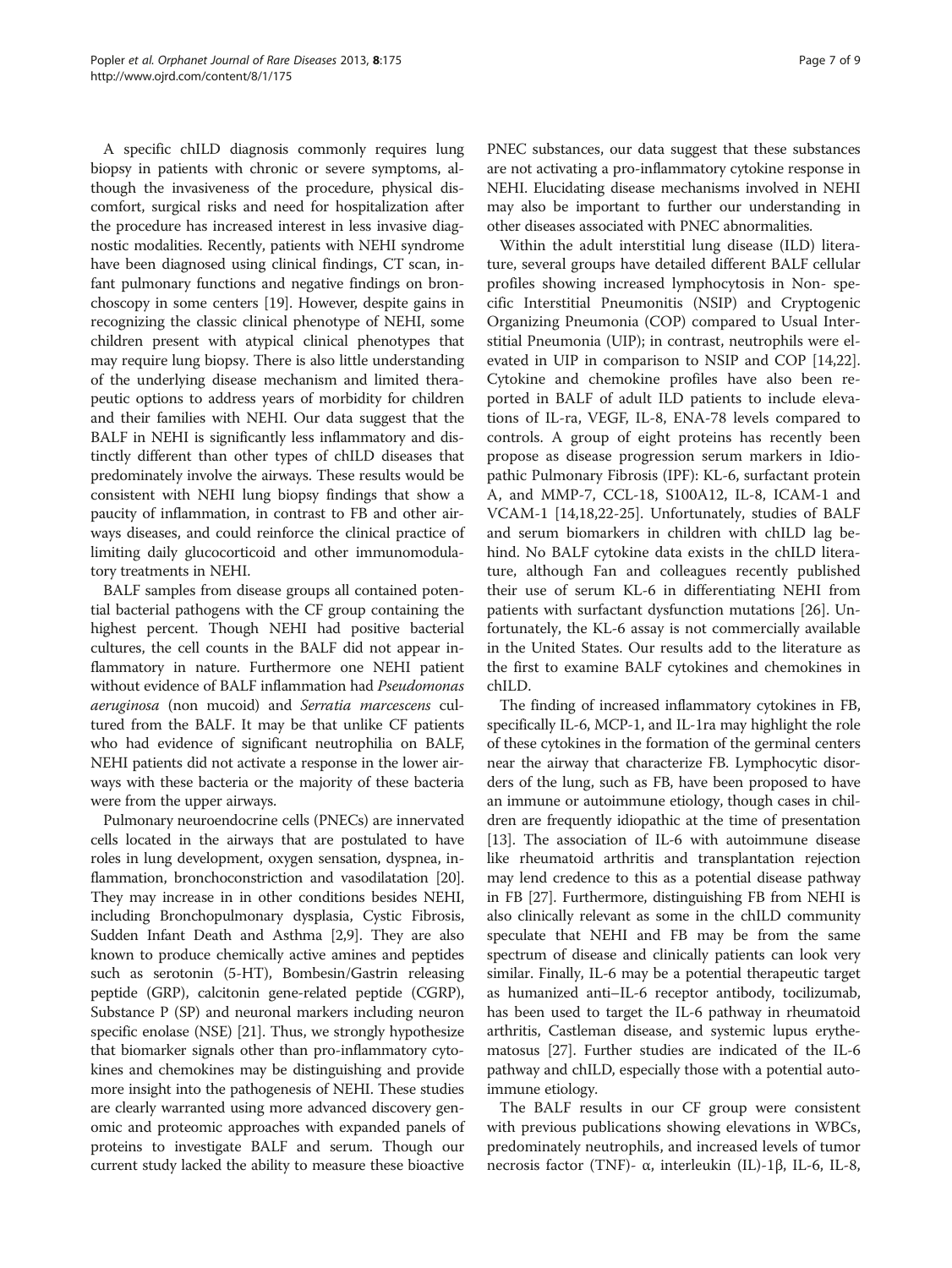<span id="page-7-0"></span>granulocyte macrophage colony–stimulating factor (GM-CSF), and granulocyte colony– stimulating factor (GCSF) in airway secretions compared to controls [[28](#page-8-0)]. Recently elevated levels of CC chemokines MCP-1(CCL2), MIP-1α, (CCL3), MIP-1 $\beta$  and (CCL4) and MIP-3 $\alpha$  (CCL20) were reported in BALF of young children with CF with little apparent lung disease or infection [\[29\]](#page-8-0). Our data also shows elevations in MIP-1β and MCP-1 in our small sample of CF subjects with limited BALF infections.

This study has inherent limitations related to small sample size, retrospective study design, and biased patient selection from a single center where not all patients with these diagnoses underwent BAL due to the clinical situation for each subject. However, in rare disease, small sample sizes to evaluate pilot data are common before large sample collection from multiple institutions can be obtained to further validate preliminary findings. Despite these limitations, the NEHI samples set of 22 BALF is one of the largest samples of patients with NEHI published and this data represents the first set of distinguishing cytokine measured in chILD.

#### **Conclusions**

This study demonstrates the potential value of BALF biomarker analysis for diagnosis and insight into disease pathogenesis for chILD, especially NEHI and FB. Further study is needed to validate these findings and extend our BALF studies using more advanced genomic and proteomic molecular technology approaches.

#### Abbreviations

ABCA: ATP- binding cassette transporter; BAL: Bronchoalveolar lavage; BALF: Bronchoalveolar lavage fluid; CDA: Canonical discriminant analysis; CF: Cystic fibrosis; chILD: Children's interstitial lung disease; DC: Disease control; EDTA: Ethylenediaminetetra acetic acid; FB: Follicular bronchiolitis; FTT: Failure to thrive; GGO: Ground-glass opacity; G-CSF: Granulocyte colony - stimulating factor; GM-CSF: Granulocyte macrophage colony stimulating factor; GGO: Ground-glass opacity; HRCT: High-resolution computed tomography; IL: Interleukin; ILD: Interstitial lung disease; IQR: Interquartile range; MIP-1: Macrophage inflammatory protein 1; NEB: Neuroepithelial body; NEHI: Neuroendocrine cell hyperplasia of infancy; NICU: Neonatal intensive care unit; PIG: Pulmonary interstitial glycogenosis; PMSF: Phenylmethylsulfonyl fluoride; PNEC: Pulmonary neuroendocrine cell; RBC: Red blood cells; SIDS: Sudden infant death syndrome; SP: Surfactant protein; TNF-α: Tumor necrosis factor alpha; TTF: Thyroid transcription factor; VEGF: Vascular endothelial growth factor; WBC: White blood cell.

#### Competing interests

The following authors disclose that they have no financial interests in the subject of this manuscript: J Popler, BD Wagner, H Luckey Tarro, FJ Accurso, RR Deterding.

#### Authors' contributions

JP, FA, RD carried cytokine analysis and were responsible for manuscript preparation. BW completed statistical analysis and assisted with manuscript preparation. HT assisted with patient and data collection. All authors read and approved the final manuscript.

#### Author details

<sup>1</sup>Georgia Pediatric Pulmonology Associates, P.C., 1100 Lake Hearn Drive, Suite 450, Atlanta, GA 30342, USA. <sup>2</sup>Department of Biostatistics and Informatics, Colorado School of Public Health, University of Colorado Denver, 13123 E.

16th Avenue Aurora, Denver, Colorado 80045, USA. <sup>3</sup>Department of Pediatrics The Children's Hospital Colorado, University of Colorado Denver, 13123 E. 16th Avenue, Aurora, Denver, Colorado 80045, USA.

#### Received: 24 January 2013 Accepted: 5 October 2013 Published: 11 November 2013

#### References

- 1. Fan LL, Deterding RR, Langston C: Pediatric interstitial lung disease revisited. Pediatr Pulmonol 2004, 38(5):369–378.
- 2. Deutsch GH, Young LR, Deterding RR, et al: Diffuse lung disease in young children: application of a novel classification scheme. Am J Respir Crit Care Med 2007, 176(11):1120–1128.
- Nogee LM: Genetic basis of children's interstitial lung disease. Pediatr Allergy Immunol Pulmonol 2010, 23(1):15–24.
- 4. Lukkarinen H, Peklonen A, Lohi J, Malstrom K, Malmberg LP, Kajosaari M, Lindahl H, Fohr A, Ruuskanen O, Makela MJ: Neuroendocrine cell hyperplasia of infancy: a prospective follow-up of nine children. Arch Dis Child 2013, 98(2):141–144.
- 5. Deterding RR: Infants and young children with children's interstitial lung disease. Pediatr Allergy Immunol Pulmonol 2010, 23(1):25–31.
- 6. Deterding RR, Pye C, Fan LL, Langston C: Persistent tachypnea of infancy is associated with neuroendocrine cell hyperplasia. Pediatr Pulmonol 2005, 40(2):157–165.
- 7. Deterding RR, Fan LL, Morton R, Hay TC, Langston C: Persistent tachypnea of infancy (PTI)–a new entity. Pediatr Pulmonol 2001, Suppl 23:72–73.
- 8. Kerby GS, Wagner B, Popler J, Hay T, Kopecky C, Wilcox SL, Quinones RR, Giller RH, Accurso FJ, Deterding RR: Abnormal infant pulmonary function in young children with neuroendocrine cell hyperplasia of infancy. Pediatr Pulmonol 2012. doi:10.1002/ppul.22718. [Epub ahead of print].
- 9. Young LR, Brody AS, Inge TH, et al: Neuroendocrine cell distribution and frequency distinguish neuroendocrine cell hyperplasia of infancy from other pulmonary disorders. Chest 2011, 139(5):1060–1071.
- 10. Brody AS, Guillerman RP, Hay TC, et al: Neuroendocrine cell hyperplasia of infancy: diagnosis with high-resolution CT. AJR Am J Roentgenol 2010, 194(1):238–244.
- 11. Brody AS: Imaging considerations: interstitial lung disease in children. Radiol Clin North Am 2005, 43(2):391–403.
- 12. Popler J, Gower WA, Mogayzel PJ Jr, et al: Familial neuroendocrine cell hyperplasia of infancy. Pediatr Pulmonol 2010, 45(8):749–755.
- 13. Kinane BT, Mansell AL, Zwerdling RG, Lapey A, Shannon DC: Follicular bronchitis in the pediatric population. Chest 1993, 104(4):1183–1186.
- 14. Nagai S, Handa T, Ito Y, Takeuchi M, Izumi T: Bronchoalveolar lavage in idiopathic interstitial lung diseases. Semin Respir Crit Care Med 2007, 28(5):496–503.
- 15. Krawiec ME, Westcott JY, Chu HW, et al: Persistent wheezing in very young children is associated with lower respiratory inflammation. Am J Respir Crit Care Med 2001, 163(6):1338-1343.
- 16. de Blic J, Midulla F, Barbato A, et al: Bronchoalveolar lavage in children. ERS task force on bronchoalveolar lavage in children. European respiratory society. Eur Respir J 2000, 15(1):217–231.
- 17. Meyer KC, Raghu G, Baughman RP, et al: An official American thoracic society clinical practice guideline: the clinical utility of bronchoalveolar lavage cellular analysis in interstitial lung disease. Am J Respir Crit Care Med 2012, 185(9):1004–1014.
- 18. Kerby GS, Kopecky C, Wilcox SL, et al: Infant pulmonary function testing in children with neuroendocrine cell hyperplasia with and without lung biopsy. Am J Respir Crit Care Med 2009, 179:A3671.
- 19. Vece TJ, Fan LL: Interstitial lung disease in children older than 2 years. Pediatr Allergy Immunol Pulmonol 2010, 23:33–41.
- 20. Cutz E, Perrin DG, Pan J, Haas EA, Krous HF: Pulmonary neuroendocrine cells and neuroepithelial bodies in sudden infant death syndrome: potential markers of airway chemoreceptor dysfunction. Pediatr Dev Pathol 2007, 10(2):106-116.
- 21. Domnik NJ, Cutz E: Pulmonary neuroepithelial bodies as airway sensors: putative role in the generation of dyspnea. Curr Opin Pharmacol 2011, 11(3):211–217.
- 22. Ryu YJ, Chung MP, Han J, et al: Bronchoalveolar lavage in fibrotic idiopathic interstitial pneumonias. Respir Med 2007, 101(3):655–660.
- 23. Costabel U, Guzman J, Bonella F, Oshimo S: Bronchoalveolar lavage in other interstitial lung diseases. Semin Respir Crit Care Med 2007, 28(5):514–524.